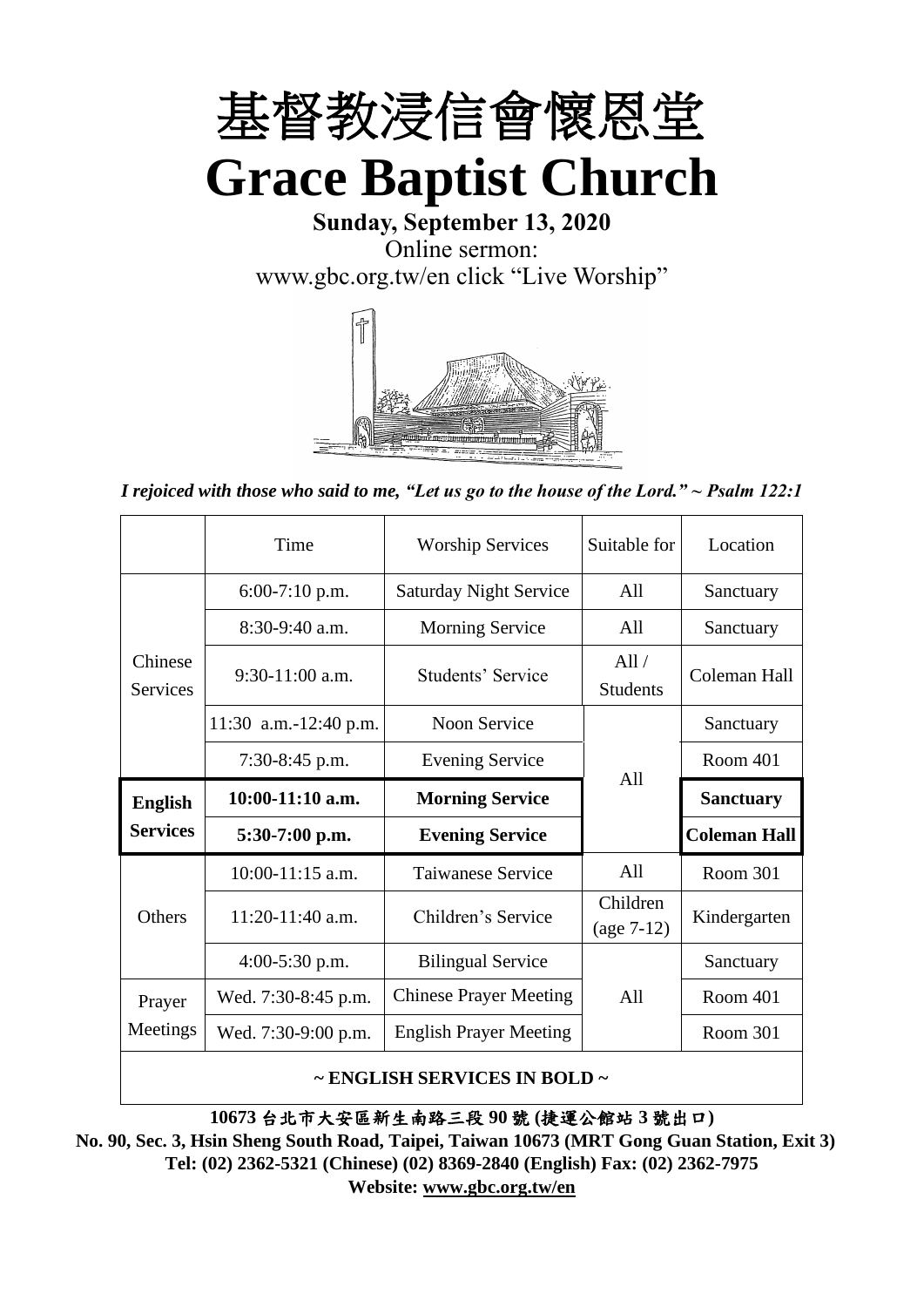#### **Welcome to Grace Baptist Church English Congregation. Thank you for choosing to worship with us and celebrate the glory of our Lord.**

| Morning Worship Service - 10:00 a.m.<br>Sunday, September 13, 2020 (Sanctuary) |                                    |                                                                                                                 |                                       |  |  |
|--------------------------------------------------------------------------------|------------------------------------|-----------------------------------------------------------------------------------------------------------------|---------------------------------------|--|--|
|                                                                                |                                    |                                                                                                                 |                                       |  |  |
| Prelude                                                                        |                                    |                                                                                                                 | Monica Kong                           |  |  |
| Greeting/Prayer                                                                |                                    |                                                                                                                 | Cherrie Lim                           |  |  |
| Worship through Music                                                          |                                    | "Only a Holy God"                                                                                               |                                       |  |  |
| <b>Pastoral Prayer</b>                                                         |                                    |                                                                                                                 | <b>Pastor Nick Brideson</b>           |  |  |
| Worship through Music                                                          |                                    | "Shout to the Lord"                                                                                             | Cherrie Lim                           |  |  |
|                                                                                |                                    | "10,000 Reasons"                                                                                                |                                       |  |  |
| <b>Offertory Prayer</b>                                                        |                                    |                                                                                                                 | Maria Sagita                          |  |  |
| Doxology                                                                       | Tithes and Offerings/Special Music | In Christ Alone"                                                                                                | Choir                                 |  |  |
|                                                                                | Missions Video and Report          |                                                                                                                 | Cherrie Lim                           |  |  |
| Pray for Our Church                                                            |                                    |                                                                                                                 | Michael Huang                         |  |  |
| <b>Scripture Reading</b>                                                       |                                    | Exodus 20:8-11                                                                                                  |                                       |  |  |
| Message                                                                        |                                    | Honor God through Sabbath Keeping                                                                               | Minister Kevin Wang                   |  |  |
| <b>Response Song</b>                                                           |                                    | "Worthy of Worship" - #3                                                                                        |                                       |  |  |
| <b>Benediction</b>                                                             |                                    |                                                                                                                 |                                       |  |  |
| Welcome                                                                        |                                    |                                                                                                                 |                                       |  |  |
| <b>Closing Song</b>                                                            |                                    | "As the Lord Is with Us"                                                                                        | Cherrie Lim                           |  |  |
| Postlude                                                                       |                                    |                                                                                                                 | Monica Kong                           |  |  |
| Wear a mask                                                                    |                                    |                                                                                                                 |                                       |  |  |
| before entering                                                                |                                    | Nursery care is available in the "Cry Room" at the back of<br>the Sanctuary during the Morning Worship Service. |                                       |  |  |
| the Cry Room.                                                                  |                                    |                                                                                                                 |                                       |  |  |
|                                                                                |                                    | Evening Worship Service – 5:30 p.m.<br>Sunday, September 13, 2020 (Coleman Hall)                                |                                       |  |  |
| Prelude                                                                        |                                    |                                                                                                                 | Praise Tan                            |  |  |
| Prayer                                                                         |                                    |                                                                                                                 | Alex Chen, Leader                     |  |  |
| Worship through Music                                                          |                                    | " $Joy$ "                                                                                                       |                                       |  |  |
| Greeting                                                                       |                                    |                                                                                                                 | Michael Huang<br>Pastor Nick Brideson |  |  |
| Pastoral Prayer<br><b>Worship through Music</b>                                |                                    | "For All You've Done"                                                                                           | Alex Chen, Leader                     |  |  |
|                                                                                |                                    | "Man of Sorrows"                                                                                                |                                       |  |  |
|                                                                                |                                    | "Blessed Assurance"                                                                                             |                                       |  |  |
| <b>Offertory Prayer</b>                                                        |                                    |                                                                                                                 | Vicky Kuo                             |  |  |
| Tithes and Offerings                                                           |                                    |                                                                                                                 |                                       |  |  |
|                                                                                | Missions Video and Report          |                                                                                                                 | Minister Kevin Wang                   |  |  |
| Pray for Our Church                                                            |                                    | Exodus 20:8-11                                                                                                  | Michael Huang                         |  |  |
| <b>Scripture Reading</b><br>Message                                            |                                    | Honor God through Sabbath Keeping                                                                               | Minister Kevin Wang                   |  |  |
| <b>Response Song</b>                                                           |                                    | "Mighty to Save"                                                                                                |                                       |  |  |
| <b>Closing Prayer</b>                                                          |                                    |                                                                                                                 |                                       |  |  |
| Welcome                                                                        |                                    |                                                                                                                 |                                       |  |  |
| <b>Closing Song</b>                                                            |                                    | "Blessed Assurance"                                                                                             | Alex Chen, Leader                     |  |  |
| Postlude                                                                       |                                    |                                                                                                                 | Praise Tan                            |  |  |
|                                                                                |                                    | Our Vision Is to Spread the Cospel                                                                              |                                       |  |  |

**Our Vision Is to Spread the Gospel**

To achieve this, we aim:

⚫ To become a house of prayer

⚫ Through prayer, to build the body of Christ

⚫ From the body, to do the work of mission in Taipei, Taiwan, and neighboring countries *"but you will receive power when the Holy Spirit has come upon you; and you shall be My witnesses both in Jerusalem, and in all Judea and Samaria, and even to the remotest part of the earth." -* Acts 1:8 (NASB)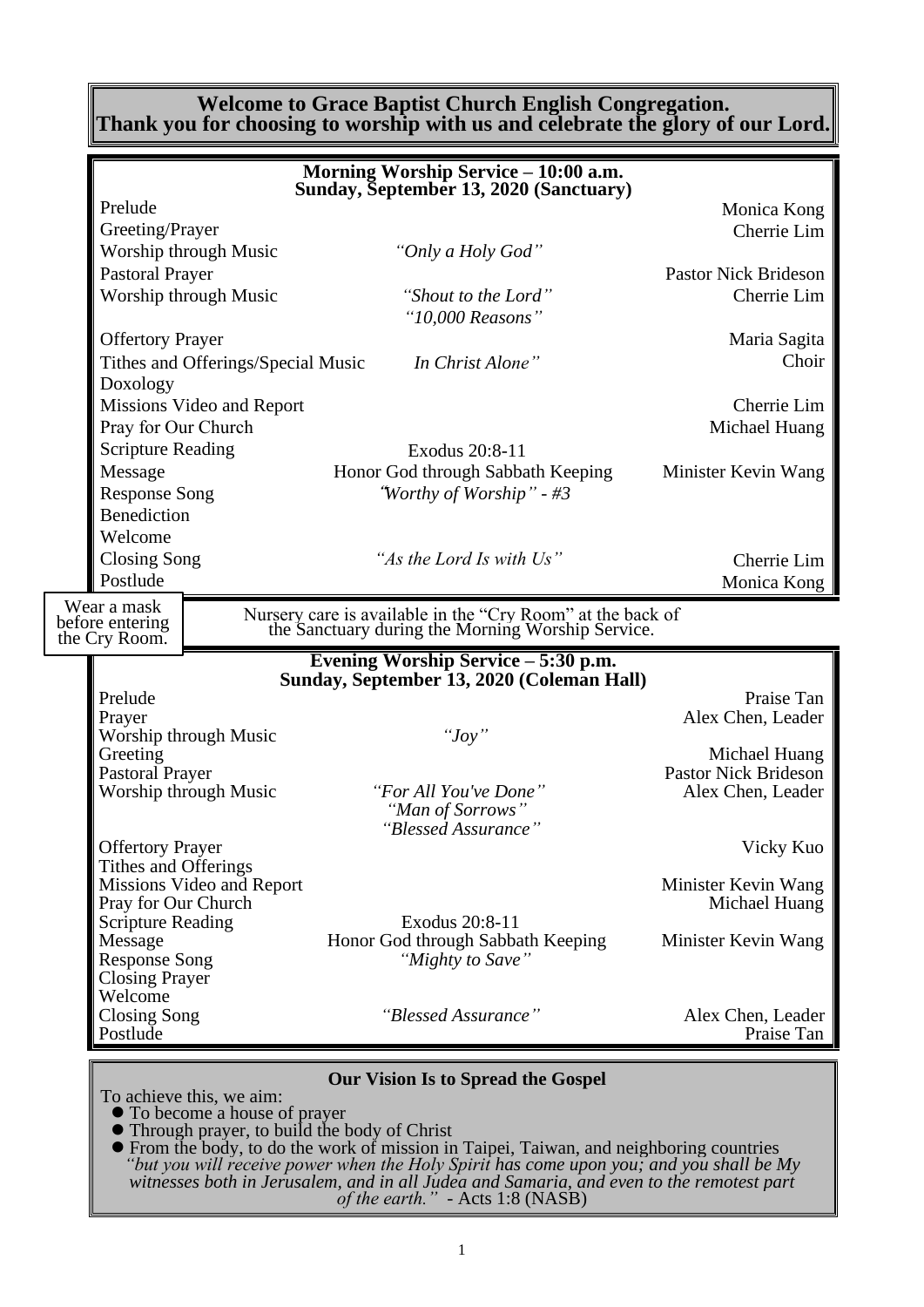### **Sermon Topic: Honor God through Sabbath Keeping Scripture: Exodus 20:8-11**

#### **Speaker: Minister Kevin Wang September 13, 2020**

#### **Scripture: Exodus 20:8-11 (NASB)**

<sup>8</sup> "Remember the sabbath day, to keep it holy. <sup>9</sup> Six days you shall labor and do all your work, <sup>10</sup> but the seventh day is a sabbath of the Lord your God; in it you shall not do any work, you or your son or your daughter, your male or your female servant or your cattle or your sojourner who stays with you.<sup>11</sup> For in six days the Lord made the heavens and the earth, the sea and all that is in them, and rested on the seventh day; therefore the Lord blessed the sabbath day and made it holy.

**Notes:**



### **Sermon Next Sunday,** *September 20***:**

| <b>Speaker</b>                                                                                                                           | <b>Topic</b>         | <b>Bible Text</b>    |  |  |
|------------------------------------------------------------------------------------------------------------------------------------------|----------------------|----------------------|--|--|
| <b>Pastor Nick Brideson</b>                                                                                                              | <b>Honor Parents</b> | Exodus 20; Samuel 15 |  |  |
| Study the Bible text ahead and you will get more from the sermon.<br>You are welcome to join one of the Sunday classes listed on page 6. |                      |                      |  |  |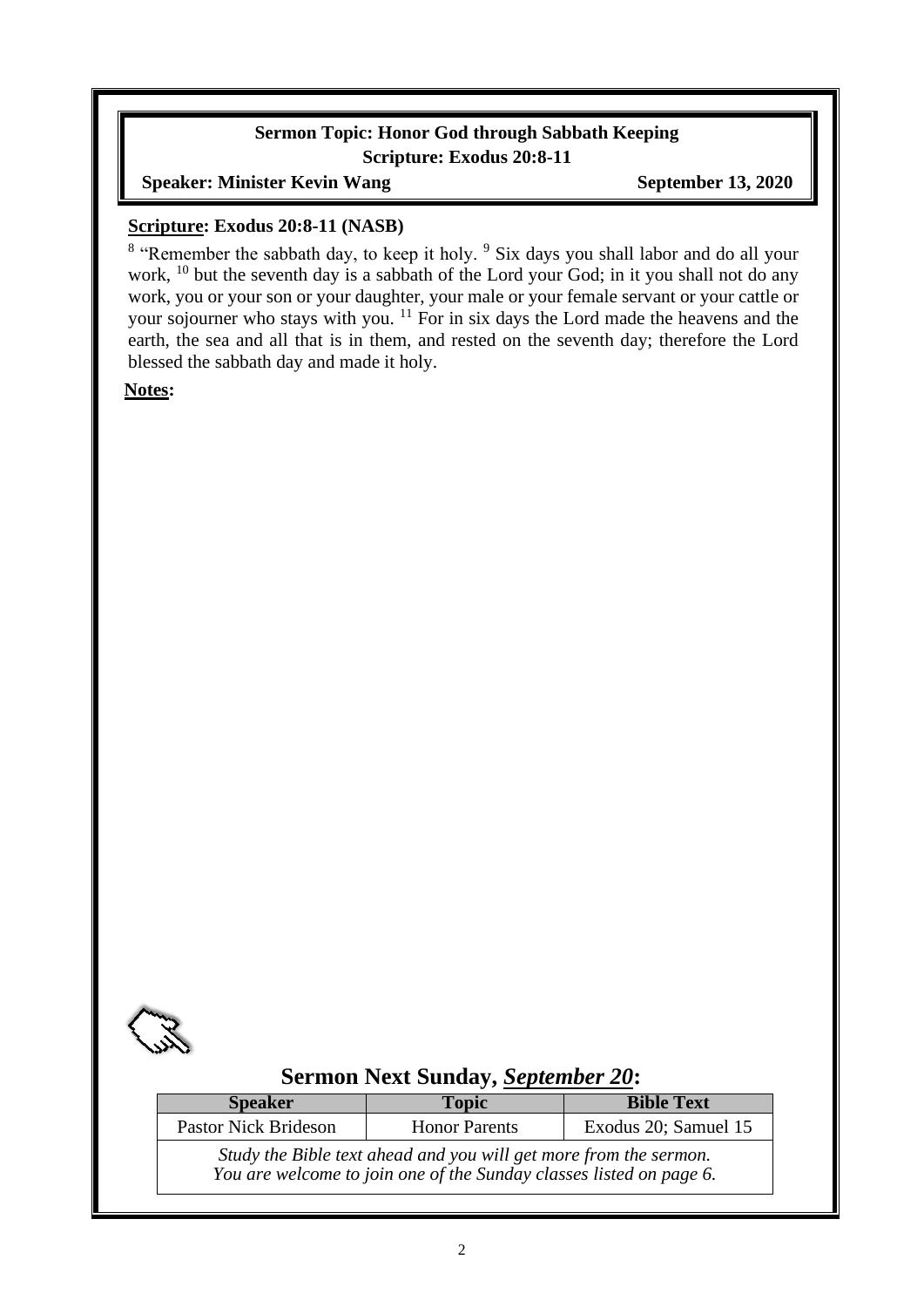### **Wednesday Night Prayer Meeting**

*"My house shall be called a house of prayer" (Matthew 21:13)*

Let us be a church of prayer. Come and pray with brothers and sisters in Christ 7:30 - 9:00 p.m. every Wednesday in Room 301. Go directly to the physical Prayer Meeting or email Minister Priscilla (priscilla@gbc.org.tw) for how to join the Zoom Prayer Meeting. Email prayer requests to Minister Priscilla.

Prayer Focus for this coming Wednesday: *Missions*

# **Friday Night Concert helding in GBC Sactuary:** *Beethoven Missa Solemnis*

#### **Time/ Date/Place:**

7:30 p.m. on September 18 in GBC Sanctuary

This concert is conducted by Dr. Aikuang Sun with Sun Taipei Philharmonic and four well-known soloists: Meng-chun Lin, Peggy Chen, Kingston Kung and Dennis Lin , and performed by Taipei YMCA Oratorio Choir in celebration of Beethoven's 250th Birthday!



This is an excellent opportunity to invite nonbelieving friends to church. The introduction will be in Chinese. Admission is free!

### **New Members' Class:** *September 20*

If you are interested in becoming a member of GBC, or in applying for baptism on October 25, you need to attend a New Members' Class. The New Members' class is on *September 20*, from 3:00 to 4:00 p.m. in Room 307.

It is a one-time only class and is currently held every 3 months. Please go directly to the class and bring ONE 2-inch ID picture for the registration form. During that class, we will talk about what it means to be a member of Grace Baptist Church, what we believe, our church strategy and our purpose.



**Dr. Chow Lien-Hwa's Centenary Birthday Commemoration Concert Time/ Date/Place***:* 7:30 p.m. on Saturday, September 26, in GBC Sanctuary

Please plan to attend. More information will be released over the coming weeks.

# **COVID-19 Precautions**

#### **Precautions inside GBC:**

★ Wearing a mask to cover the nose and mouth is required inside GBC. If you are not able to wear a mask, you are invited to **j** join worship online.

- Temperatures will be taken when you enter GBC. (Please enter through GBC front door. Back door is for exit only.)
- No buffet-style food in groups/meetings inside GBC (Only lunch boxes or food in sealed packages. Drinks must be in individual containers.)
- Fill out the seating form when joining a worship service. (Family members can sit together and fill out one form with one seat number to include all members.)
- Take your bulletin home or put it in boxes marked "Bulletin RECYLE".
- No one should attend GBC who has been out of Taiwan in the last 2 weeks.
- See a doctor if you have a fever and cough.

#### **General Precautions:**

The government asks ALL people to NOT travel overseas. ALL people who arrive in Taiwan from overseas MUST self-quarantine for 14 days. During your quarantine, GBC welcomes you to join our worship via the **Internet** 

All meetings should keep an attendance record. The leader should keep the record for at least one month in case it is needed.

Please enter GBC through the front door. GBC back door is for *exit* only. The gate from the coffee deck (next to the sushi restaurant) will be open for people leaving GBC immediately after the morning service.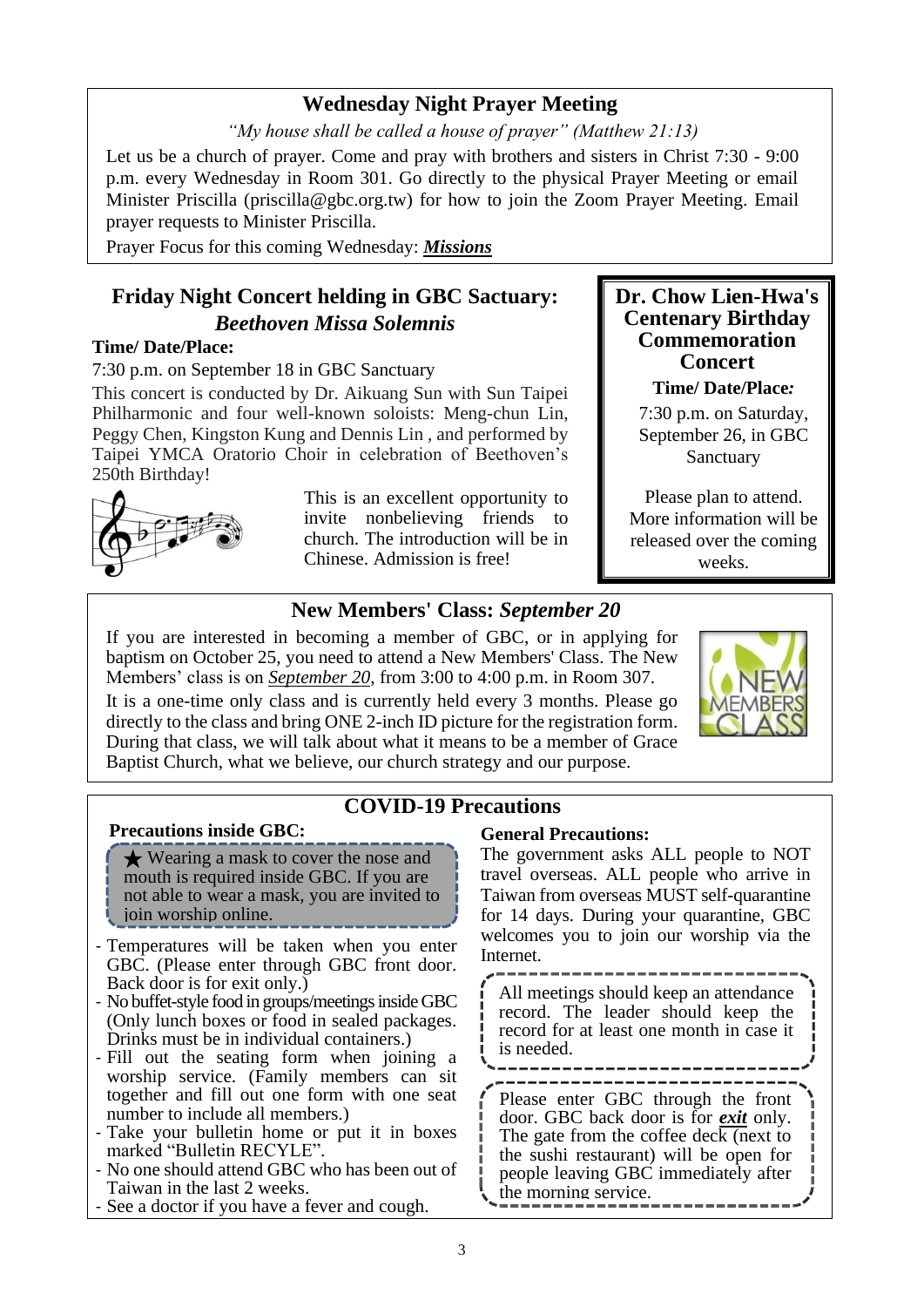# **Bible Studies for Life: Fall Season Just Started**



Whether you are young or old, if you follow Jesus, you are a disciple.

But the quality of your discipleship isn't measured by how well you can answer questions. Discipleship is about being transformed into the likeness of Jesus. And transformation starts in the Word.

|             | <b>Mount of Olives</b>        |
|-------------|-------------------------------|
| $9:00$ a.m. | (Take the stairs by the front |
|             | desk, $2.5th$ floor)          |
|             | Room B03 - in Bahasa          |
|             | Room B04                      |
|             | 11:30 a.m. Room B05           |
|             | WanFu 20-Classroom A          |
|             | WanFu 20-Classroom C          |
| 2:30        | $p.m.$ Room 306               |

That's why *Bible Studies for Life* is carefully crafted to help kids, students, and adults purposefully become more like Jesus every day.

(13 sessions: on Sundays till November 29)

We have seven *Bible Studies for Life* classes available. Please check classroom information listed here and join one of the classes directly.

# **Scholarships and Grants (High-School and above)**

1. Purpose:

Grace Baptist Church provides scholarships and grants to students with GBC membership, and to others who need financial support.

2. Eligibilities:



- B. Students without GBC membership who need financial support. Students who are employed (on paid leave or receiving on-the-job training) are not qualified.
- 3. Application documents for scholarships:
	- A. Members: (1) Recommendations (2) School transcript (average score above 75; attitude score above 80)
	- B. Others: (1) Student ID (2) School reports (average score above 85; attitude score above 80) (3) Recommendation of church pastor/minister
- 4. Application documents for grants:
	- A. Members: (1) Recommendations (2) Determination of economic needs
	- B. Others: (1) Student ID (2) Household registration transcript (3) Determination of economic needs (4) Proof of special need or situation (5) Recommendation of church pastor/minister
- 5. When and Where to apply:

The application forms are available at the front desk. Please fill out the application form and submit all required documents to the Administration Office (or to SueJenny) from *September 16 to October 15.*

# **Orphanage Ministry**

### **Our next visit:** TODAY

Meet in Room 403 at 1:00 p.m. and leave GBC from the front door at 2:00 p.m. No training is required.



*Participants in this ministry must be registered members of GBC.*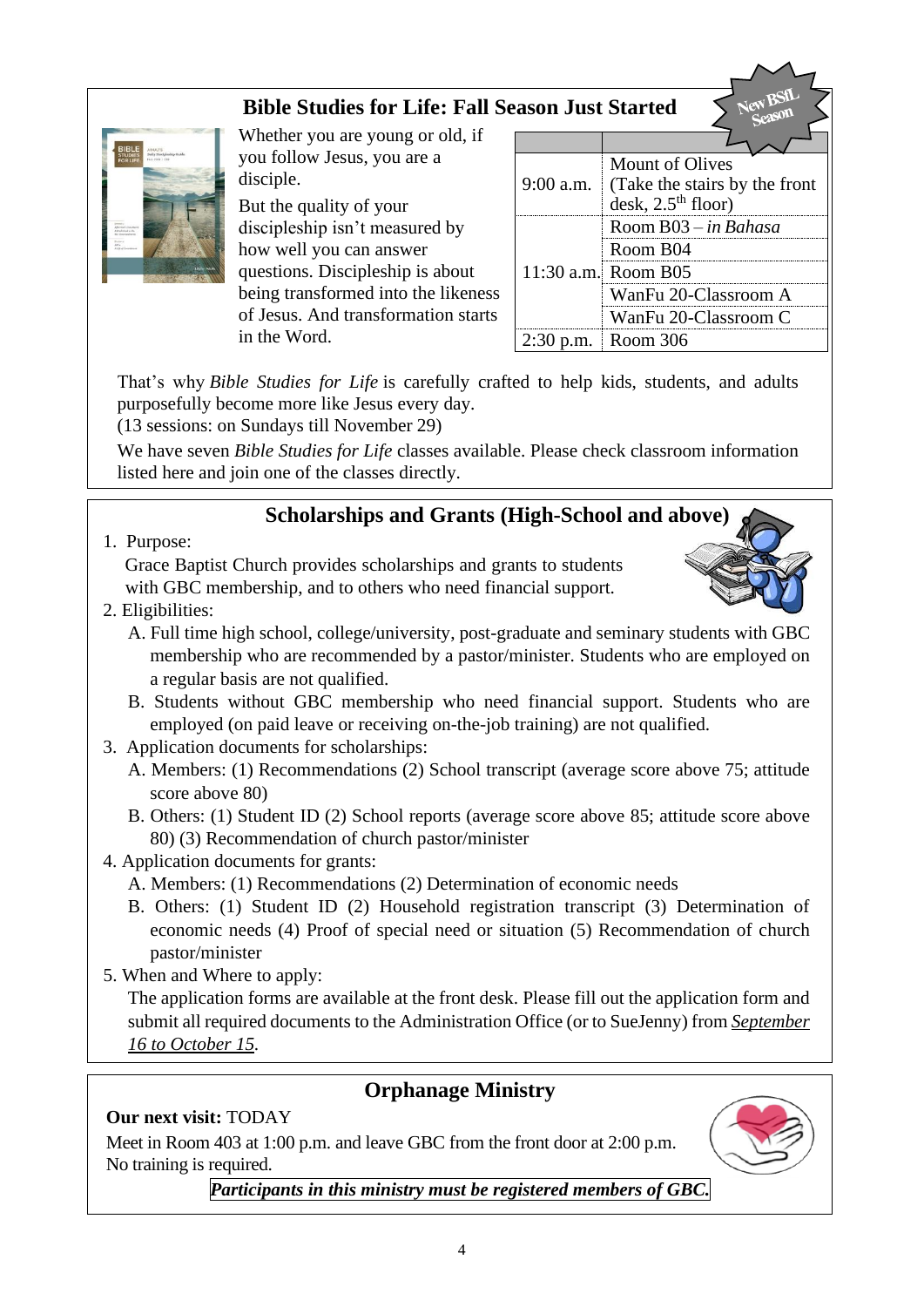### **Mabuhay Fellowship**

Today, September 13, at 2 p.m. in Basement Room B05, the Mabuhay Fellowship will have a Tagalog Bible study. All Tagalog speaders are welcome.



On September 20, Minister Kevin will speak on *"Knowing God's Will"*. September birthday celebrations will follow his talk. Please plan on joining us then. All are welcome!

The Mabuhay Fellowship comprises Filipinos aiming to share God's love and light through worship, prayer, Bible study, fellowship, gospel sharing, ministry, and more.

■ Young Adults Fellowship: The Fellowship is for young adults from the age of 20–35 to study God's Word and grow together. It meets on 2nd and 4th Saturdays from 10:30 a.m. to 12:00 p.m. in WanFu 22 (next to GBC building). Please join the Fellowship directly this Saturday, September 26. Contact Minister Kevin Wang at kevin@gbc.org.tw if you need more information.

- Bible Studies for Life Class in Bahasa: This class meets from 11:30 a.m. in Room B03. People coming from all nationalities who speak Bahasa are welcome. Please go to the class directly if you are interested in joining. Questions? Please contact the leader, Maria Sagita, at sagitamaria@gmail.com.
- **Evergreen Bilingual Fellowship** meets every Saturday night from 6:00 to 8:00 p.m. in GBC Room 401. To join please email Winnie Liang: [wistlesliang@hotmail.com.](mailto:wistlesliang@hotmail.com)

**English Congregation Leaders**

|                                                                                                                                                                                                                                                                                                                                                                                         |                                                                                                                                                                                                                                                                                                                                                                                                                       |                                                                                                                                                                                                                                                                                                                                                                                                                                                                                            | Ендівн Сондгеданон Есайсі э          |                                                                                                                                                                                                                                                                                                                                                                                                         |                                                                                                                                                                                                                                                                                               |
|-----------------------------------------------------------------------------------------------------------------------------------------------------------------------------------------------------------------------------------------------------------------------------------------------------------------------------------------------------------------------------------------|-----------------------------------------------------------------------------------------------------------------------------------------------------------------------------------------------------------------------------------------------------------------------------------------------------------------------------------------------------------------------------------------------------------------------|--------------------------------------------------------------------------------------------------------------------------------------------------------------------------------------------------------------------------------------------------------------------------------------------------------------------------------------------------------------------------------------------------------------------------------------------------------------------------------------------|--------------------------------------|---------------------------------------------------------------------------------------------------------------------------------------------------------------------------------------------------------------------------------------------------------------------------------------------------------------------------------------------------------------------------------------------------------|-----------------------------------------------------------------------------------------------------------------------------------------------------------------------------------------------------------------------------------------------------------------------------------------------|
|                                                                                                                                                                                                                                                                                                                                                                                         |                                                                                                                                                                                                                                                                                                                                                                                                                       |                                                                                                                                                                                                                                                                                                                                                                                                                                                                                            | <b>English Pastor: Nick Brideson</b> |                                                                                                                                                                                                                                                                                                                                                                                                         |                                                                                                                                                                                                                                                                                               |
| <b>Pastor Nick Brideson</b>                                                                                                                                                                                                                                                                                                                                                             |                                                                                                                                                                                                                                                                                                                                                                                                                       | Minister Priscilla Liao                                                                                                                                                                                                                                                                                                                                                                                                                                                                    |                                      | Minister Kevin Wang                                                                                                                                                                                                                                                                                                                                                                                     |                                                                                                                                                                                                                                                                                               |
| <b>Adult Education</b><br>/Mission                                                                                                                                                                                                                                                                                                                                                      | AM Worship                                                                                                                                                                                                                                                                                                                                                                                                            |                                                                                                                                                                                                                                                                                                                                                                                                                                                                                            | Children's                           | PM Worship                                                                                                                                                                                                                                                                                                                                                                                              | Youth/Fellowship                                                                                                                                                                                                                                                                              |
| <b>Adult Education</b><br><b>Nick Brideson</b><br>nick@gbc.org.tw<br><b>Foreign Mission:</b><br><b>Medical/Dental Team</b><br>Armand Lim<br>$r$ manlim@yahoo.com<br><b>VBS</b> Team<br>Priscilla Liao<br>priscilla@gbc.org.tw<br><b>Taiwan Mission:</b><br><b>TaiTung Team</b><br>Cherrie Gow Lim<br>cvgow@yahoo.com<br><b>Orphanage Ministry</b><br>Julie Chen<br>yuling0914@gmail.com | <b>Morning Music</b><br>Cherrie Gow Lim<br>cvgow@yahoo.com<br><b>Morning Greeters</b><br>Chien Ferng<br>cferng@gmail.com<br><b>Adult Choir</b><br><b>Hand Bell Choir</b><br>Juliet Jao<br>lenyinjao@gmail.com<br><b>Hallel Singers</b><br>Cherrie Gow Lim<br>cvgow@yahoo.com<br><b>Morning Fellowship Tea</b><br>Yuri Shih<br>yuchen phone@hotmail.com priscilla@gbc.org.tw<br><b>Morning Multimedia</b><br>Vicky Lin | Education/Caring<br><b>Cryroom Children's</b><br><b>Care Ministry</b><br>Abby Tu<br>abbbytu@gmail.com<br>Preschool<br>Joanna Peng<br>Joanna1285@hotmail.com<br><b>AWANA Spark Group</b><br>Crystal Turner<br>elisayeh@yahoo.com<br><b>AWANA T&amp;T Group</b><br>Ming Lai<br>minglai88@gmail.com<br><b>Prayer Ministry</b><br>Priscilla Liao<br><b>Hospital Visitation</b><br>Amanda Lou<br>gbcmorningmedia@gmail.com  lou.amanda@gmail.com<br><b>Small Groups</b><br>- Women<br>- General |                                      | <b>Evening Music Team</b><br>Alex Chen<br>gbceworshipteam@gmail.com Grant & Kirsten<br><b>Evening Greeters</b><br>Vicky Kuo<br>asiaglobe999@gmail.com<br><b>Evening Multimedia</b><br><b>Jusak Tandean</b><br>jtandean@yahoo.com<br><b>Evening Tea / Baptism</b><br><b>Celebration Fellowship</b><br>Michelle Cheng<br>yealincheng@yahoo.com<br><b>Baptism Support</b><br>Aline Kao<br>aline@gbc.org.tw | <b>Trinity Youth</b><br>(Grade 7 and above)<br><b>Burgess</b><br>grantburgess@live.co.za<br><b>Mabuhay Fellowship</b><br>Ava Zamora<br>avazam@yahoo.com<br><b>Young Adults</b><br>Fellowship<br>Kevin Wang<br>kavin@gbc.org.tw<br><b>Small Groups</b><br>- Youth<br>- Students<br>- Parenting |
| <b>Secretarial staff</b>                                                                                                                                                                                                                                                                                                                                                                |                                                                                                                                                                                                                                                                                                                                                                                                                       |                                                                                                                                                                                                                                                                                                                                                                                                                                                                                            | - Ministry<br>Deacon                 |                                                                                                                                                                                                                                                                                                                                                                                                         | <b>Alternate Deacon</b>                                                                                                                                                                                                                                                                       |
| SueJenny Hsu<br>suejenny@gbc.org.tw                                                                                                                                                                                                                                                                                                                                                     | Stella Chen (part-time)<br>stella@gbc.org.tw                                                                                                                                                                                                                                                                                                                                                                          |                                                                                                                                                                                                                                                                                                                                                                                                                                                                                            | Michael Huang<br>mhuang500@yahoo.com |                                                                                                                                                                                                                                                                                                                                                                                                         | Armand Lim<br>rmanlim@yahoo.com                                                                                                                                                                                                                                                               |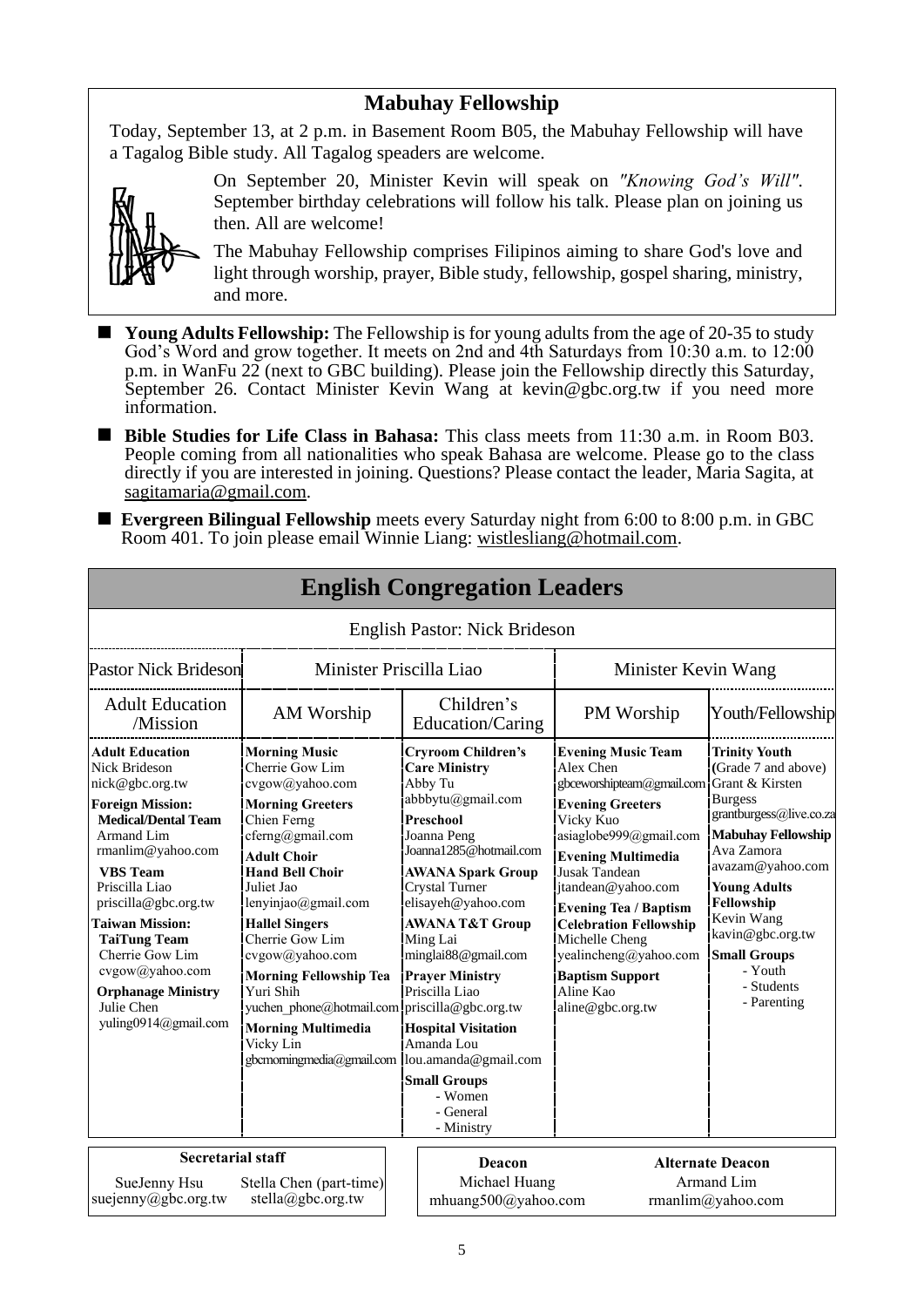| $\star\star$ Sunday School Information – Join a class directly $\star\star$ |                                            |                        |                                                                                    |                                        |
|-----------------------------------------------------------------------------|--------------------------------------------|------------------------|------------------------------------------------------------------------------------|----------------------------------------|
| <b>Time &amp; Room</b><br><b>Class</b>                                      |                                            |                        |                                                                                    |                                        |
| <b>Beginning Christian Life</b>                                             |                                            |                        |                                                                                    | To go to either<br>the Calvary or      |
| Alpha – New and non-Christians                                              | 11:30 a.m.                                 | Calvary Room           |                                                                                    | <b>Mount of Olives</b>                 |
| Christianity 101 - required for baptism                                     | $11:30$ a.m.                               | <b>Mount of Olives</b> |                                                                                    | rooms: Take the<br>stairs by the front |
| <b>Maturing Christians</b>                                                  |                                            |                        |                                                                                    | desk, 2.5th floor                      |
|                                                                             | 9:00 a.m.                                  |                        | Mount of Olives Room                                                               |                                        |
| <b>Bible Studies for Life</b>                                               | 11:30 a.m.                                 | 5 classes:             | Room B03 - in Bahasa<br>Room B04<br>Room B05<br>WanFu 20 Room A<br>WanFu 20 Room C |                                        |
|                                                                             | $2:30$ p.m.                                | Room 306               |                                                                                    |                                        |
|                                                                             | $4:00$ p.m.                                | On break               |                                                                                    |                                        |
| <b>Youth: Grade 7 and above</b>                                             |                                            |                        |                                                                                    |                                        |
| <b>Bible Studies for Life</b>                                               | 11:30 a.m.                                 |                        | Room 405                                                                           |                                        |
| <b>Children</b>                                                             |                                            |                        |                                                                                    |                                        |
| Nursery - Age 3 and under                                                   | $11:20$ a.m. $-12:50$ p.m.<br>Kindergarten |                        |                                                                                    |                                        |
| Preschool - Age 3 to 5                                                      | 11:40 a.m. $- 12:40$ p.m.                  |                        | Room 403                                                                           |                                        |
| AWANA - Kindergarten (大班) to Grade 6                                        | 11:30 a.m. $-1:00$ p.m.                    |                        | Rooms 401 / 404                                                                    |                                        |

|                                                     | $\star \star$ Fellowships - Join a fellowship directly $\star \star$ |            |  |  |
|-----------------------------------------------------|----------------------------------------------------------------------|------------|--|--|
| <b>Fellowship</b><br><b>Time</b><br><b>Location</b> |                                                                      |            |  |  |
| Mabuhay                                             | Sundays; $2:00 - 4:00$ p.m.                                          | <b>B05</b> |  |  |
| Young Adults $(20 - 35 \text{ y.o.})$               | $2nd \& 4th Saturdays$ ; 10:30 a.m. to 12:00 p.m.                    | WanFu 22   |  |  |

| $\star\star$ Small Groups – Contact the leader to join $\star\star$                                               |                                            |                                                          |                                                               |  |  |  |
|-------------------------------------------------------------------------------------------------------------------|--------------------------------------------|----------------------------------------------------------|---------------------------------------------------------------|--|--|--|
| <b>Type</b>                                                                                                       | <b>Name</b>                                | Day/Time                                                 | <b>Contact Emails</b>                                         |  |  |  |
| <b>Students</b>                                                                                                   | <b>International Students Group</b>        | Friday<br>$7:30 - 9:00$ pm                               | WanFu 22A<br>cesaledro57@gmail.com                            |  |  |  |
| <b>Parenting</b>                                                                                                  | <b>Parenting Group</b>                     | $2nd$ & 4 <sup>th</sup> Sunday<br>$11:30$ am $-12:30$ pm | GBC Room 402<br>rod_syverson@hotmail.com                      |  |  |  |
| Women                                                                                                             | Women's Group                              | $2nd$ & 4 <sup>th</sup> Saturday<br>$8:30 - 10:30$ am    | Near GBC<br>joeym.vanderwerf@gmail.com                        |  |  |  |
|                                                                                                                   | Salt & Light                               | Sunday<br>$1:30 - 3:00$ pm                               | <b>GBC Mount of Olives Room</b><br>paulhan2908@gmail.com      |  |  |  |
|                                                                                                                   | <b>Bilingual Interpretation Group</b>      | Sunday<br>$2:00 - 4:00$ pm                               | GBC Room 303<br>cfindler@yahoo.com                            |  |  |  |
|                                                                                                                   | Crown of Beauty                            | Saturday<br>$2:00 - 4:00$ pm                             | <b>GBC Mount of Olives Room</b><br>clemence $4261$ @gmail.com |  |  |  |
| <b>General</b>                                                                                                    | Thursday Night Bible<br><b>Study Group</b> | Thursday<br>$7:30 - 9:00$ pm                             | GBC Room 301<br>rod_syverson@hotmail.com                      |  |  |  |
|                                                                                                                   | NanGang Bible<br><b>Study Group</b>        | Friday<br>$7:00 - 9:30$ pm                               | NanGang<br>sagitamaria@gmail.com                              |  |  |  |
|                                                                                                                   | YungHe Bible Study Group                   | Friday<br>$7:00-8:30$ pm                                 | YungHe<br>yedukondaluster@gmail.com                           |  |  |  |
|                                                                                                                   | HsinChu Bible Study Group                  | Friday<br>$7:30 - 8:45$ pm                               | HsinChu<br>rmanlim@yahoo.com                                  |  |  |  |
| <b>Ministry</b>                                                                                                   | <b>Hospital Visitation Group</b>           | Thursday<br>$1:30 - 2:30$ pm                             | Near GBC<br>lou.amanda@gmail.com                              |  |  |  |
| If you are interested in starting a new group,<br>please contact Minister Priscilla Liao at priscilla@gbc.org.tw. |                                            |                                                          |                                                               |  |  |  |